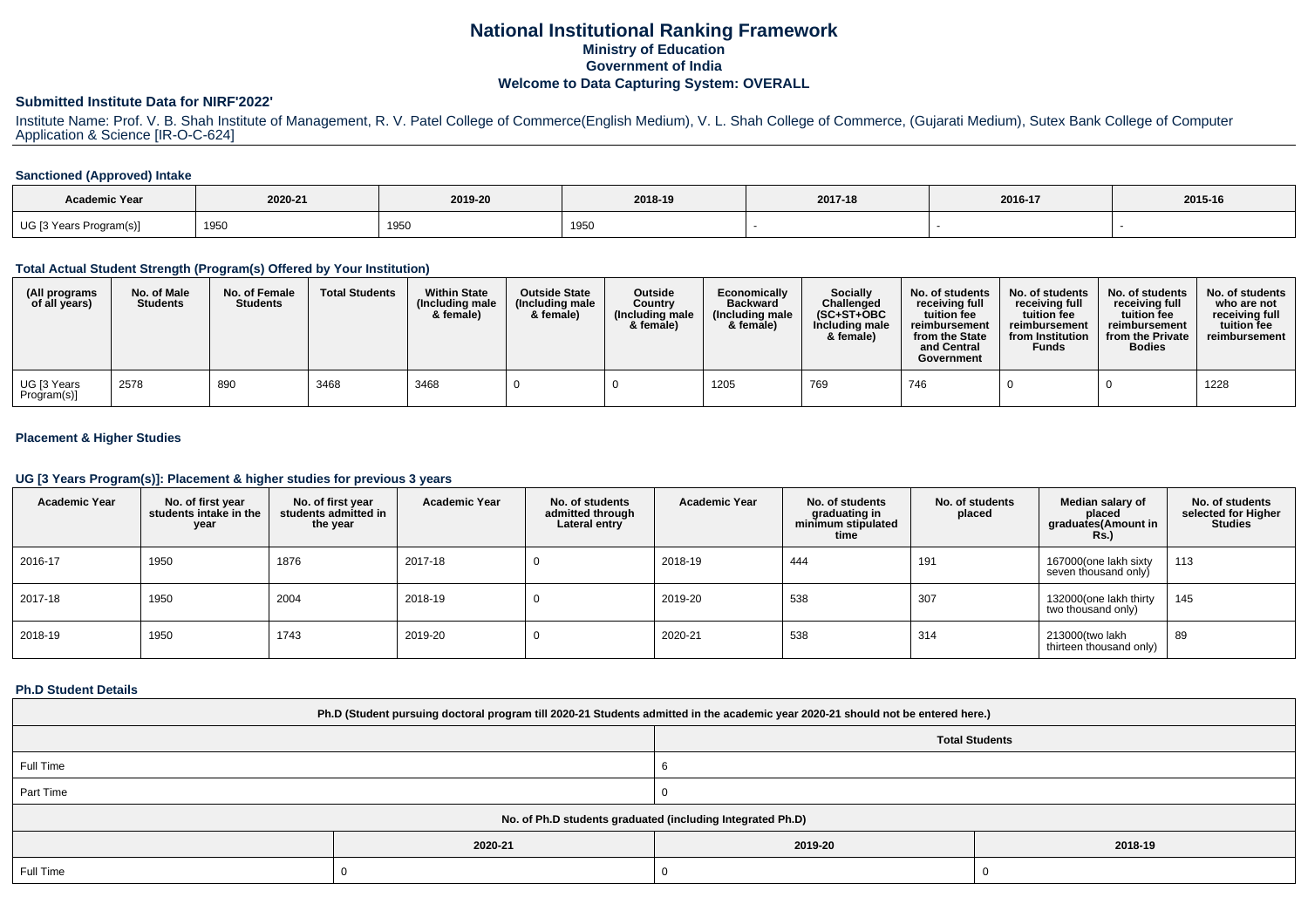| Part Time                                                                                                                        |                                                      |         |  |  |  |  |
|----------------------------------------------------------------------------------------------------------------------------------|------------------------------------------------------|---------|--|--|--|--|
| PG (Student pursuing MD/MS/DNB program till 2020-21 Students admitted in the academic year 2021 - 22 should not be entered here) |                                                      |         |  |  |  |  |
| Number of students pursuing PG (MD/MS/DNB) program                                                                               |                                                      |         |  |  |  |  |
|                                                                                                                                  | No. of students Graduating in PG (MD/MS/DNB) program |         |  |  |  |  |
| 2020-21                                                                                                                          | 2019-20                                              | 2018-19 |  |  |  |  |
|                                                                                                                                  |                                                      |         |  |  |  |  |

#### **Online Education**

| I. Does all programs/courses were completed on time.                                            |                                                                                       | No                                                                             |                                                |  |
|-------------------------------------------------------------------------------------------------|---------------------------------------------------------------------------------------|--------------------------------------------------------------------------------|------------------------------------------------|--|
| 2. Measures taken to complete the syllabus of courses and programs.                             |                                                                                       | No Such Programmer initiatited.                                                |                                                |  |
| 3. The period of delay in completion of syllabus (in months).                                   |                                                                                       |                                                                                |                                                |  |
| 4. The period of delay in conducting exams (in months).                                         |                                                                                       |                                                                                |                                                |  |
| <b>Portal Name</b>                                                                              | No. of students offered online courses which have credit<br>transferred to transcript | Total no, of online courses which have credit transferred<br>to the transcript | Total no. of credits transferred to transcript |  |
| Swayam                                                                                          |                                                                                       |                                                                                |                                                |  |
| 5. No. of courses developed and available online on Swayam platform by your institution faculty |                                                                                       |                                                                                |                                                |  |

## **Financial Resources: Utilised Amount for the Capital expenditure for previous 3 years**

| <b>Academic Year</b>                                                                                 | 2020-21                                                              | 2019-20                                                       | 2018-19                                                         |  |  |  |
|------------------------------------------------------------------------------------------------------|----------------------------------------------------------------------|---------------------------------------------------------------|-----------------------------------------------------------------|--|--|--|
|                                                                                                      | <b>Utilised Amount</b>                                               | <b>Utilised Amount</b>                                        | <b>Utilised Amount</b>                                          |  |  |  |
| Annual Capital Expenditure on Academic Activities and Resources (excluding expenditure on buildings) |                                                                      |                                                               |                                                                 |  |  |  |
| Library                                                                                              | 75372 (SEVENTY FIVE THOUSAND THREE SEVENTY TWO)                      | 179663 (ONE LAC SEVENTY NINE THOUSAND SIX SIXTY<br>THREE)     | 195053 (ONE LAC NINTY FIVE THOUSAND FIFTY THREE)                |  |  |  |
| New Equipment for Laboratories                                                                       | 368875 (THREE LAC SIXTY EIGHT THOUSAND EIGHT<br>HUNDRED SEVNTY FIVE) | 623900 (SIX LAC TWENTY THREE THOUSAND NINE<br>HUNDRÈD)        | 1251300 (TWELVE LAC FIFTY ONE THOUSAND THREE<br>HUNDRED)        |  |  |  |
| <b>Engineering Workshops</b>                                                                         | $0$ (ZERO)                                                           | $0$ (ZERO)                                                    | $0$ (ZERO)                                                      |  |  |  |
| Other expenditure on creation of Capital Assets (excluding<br>expenditure on Land and Building)      | 3757861 (THIETY SEVEN LAC FIFTY SEVEN THOUSAND<br>EIGHT SIXTY ONE)   | 2048569 (TWENTY LAC FOURTY EIGHT THOUSAND FIVE<br>SIXTY NINE) | 1994885 (NINTEEN LAC NINNTY FOUR THOUSAND EIGHT<br>EIGHTY FIVE) |  |  |  |

## **Financial Resources: Utilised Amount for the Operational expenditure for previous 3 years**

| <b>Academic Year</b>                                                                                                                                                                            | 2020-21                                                                | 2019-20                                                                           | 2018-19                                                                              |  |  |  |
|-------------------------------------------------------------------------------------------------------------------------------------------------------------------------------------------------|------------------------------------------------------------------------|-----------------------------------------------------------------------------------|--------------------------------------------------------------------------------------|--|--|--|
|                                                                                                                                                                                                 | <b>Utilised Amount</b>                                                 | <b>Utilised Amount</b>                                                            | <b>Utilised Amount</b>                                                               |  |  |  |
| <b>Annual Operational Expenditure</b>                                                                                                                                                           |                                                                        |                                                                                   |                                                                                      |  |  |  |
| Salaries (Teaching and Non Teaching staff)                                                                                                                                                      | 37539011 (THREE CRORE SEVENTY FIVE LAC THIRTY<br>NINE THOUSAND ELEVEN) | 3684013132 (THREE CRORE SIXTY EIGHT LAC FORTY<br>THOUSAND ONE HUNDRED THIRTY ONE) | 32551657 (THREE CRORE TWENTY FIVE LAC FIFTY ONE<br>THOUSAND SIX HUNDRED FIFTY SEVEN) |  |  |  |
| Maintenance of Academic Infrastructure or consumables and<br>other running expenditures (excluding maintenance of hostels<br>and allied services, rent of the building, depreciation cost, etc) | 6592370 (SIXTY FIVE LAC NINETY TWO THOUSAND<br>THREE HUNDRED SEVENTY)  | 10355617 (ONE CRORE THREE LAC FIFTY FIVE<br>THOUSAND SIX HUNDRED SEVENTEEN)       | 9659766 (NINETY SIX LAC FIFTY NINE THOUSAND SEVEN<br>HUNDRED SIXTY SIX)              |  |  |  |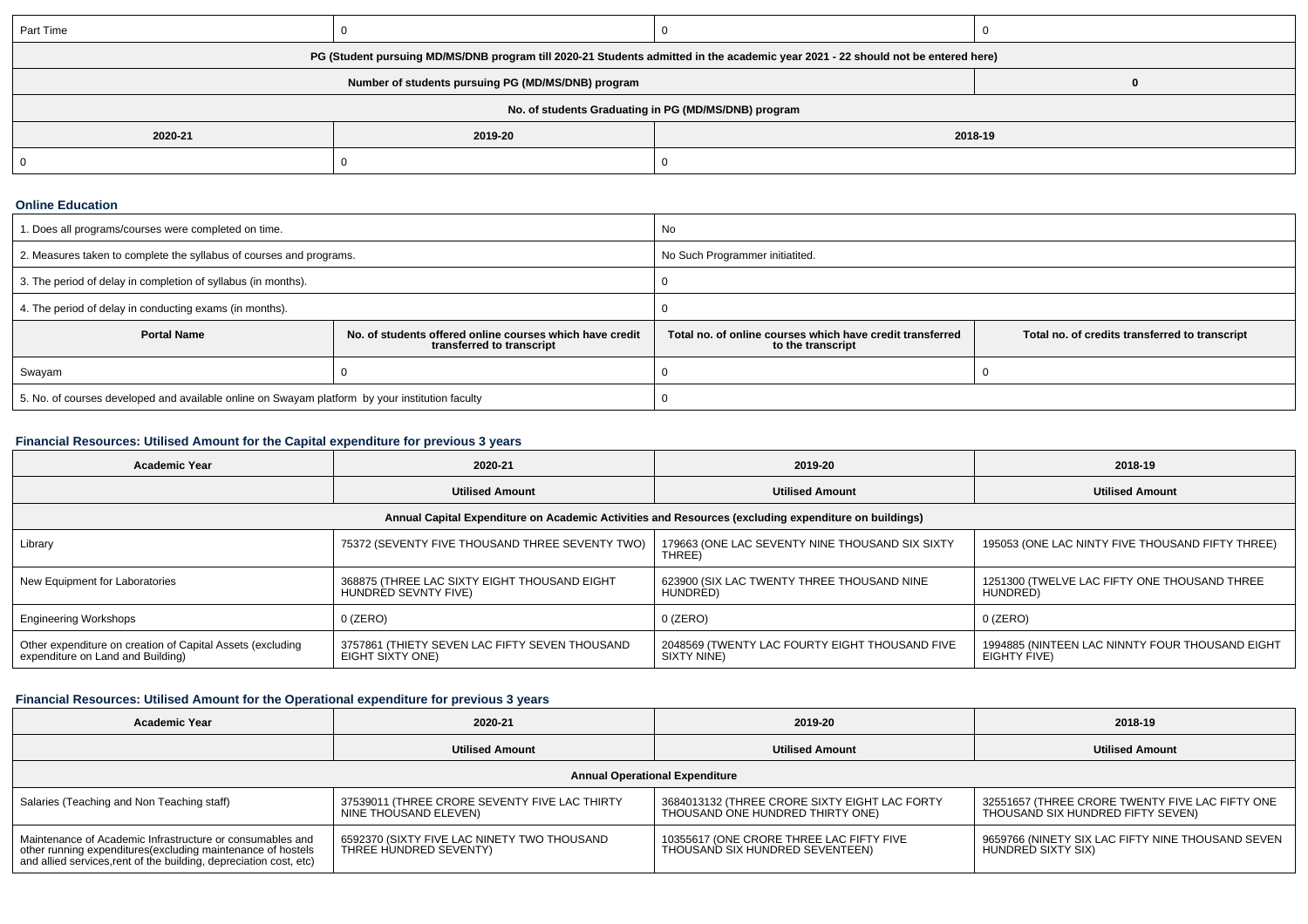| Seminars/Conferences/Workshops | 25780 (TWENTY FIVE THOUSAND SEVEN HUNDRED<br>EIGHTÝ) | 16293 (SIXTEEN THOUSAND TWO HUNDRED NINETY<br><b>THREE</b> | 15508 (FIFTEEN THOUSAND FIVE HUNDRED EIGHT) |
|--------------------------------|------------------------------------------------------|------------------------------------------------------------|---------------------------------------------|
|--------------------------------|------------------------------------------------------|------------------------------------------------------------|---------------------------------------------|

#### **IPR**

| Calendar year            | 2020 | 2019 | 2018 |
|--------------------------|------|------|------|
| No. of Patents Published |      |      |      |
| No. of Patents Granted   |      |      |      |

#### **Sponsored Research Details**

| <b>Financial Year</b>                    | 2020-21 | 2019-20 | 2018-19 |
|------------------------------------------|---------|---------|---------|
| Total no. of Sponsored Projects          |         |         |         |
| Total no. of Funding Agencies            |         |         |         |
| Total Amount Received (Amount in Rupees) |         |         |         |
| Amount Received in Words                 | Zero    | Zero    | Zero    |

## **Consultancy Project Details**

| <b>Financial Year</b>                    | 2020-21             | 2019-20             | 2018-19             |
|------------------------------------------|---------------------|---------------------|---------------------|
| Total no. of Consultancy Projects        |                     |                     |                     |
| Total no. of Client Organizations        |                     |                     |                     |
| Total Amount Received (Amount in Rupees) | 10000               | 10000               | 45000               |
| Amount Received in Words                 | <b>TEN THOUSAND</b> | <b>TEN THOUSAND</b> | FORTY FIVE THOUSAND |

## **Executive Development Program/Management Development Programs**

| <b>Financial Year</b>                                                               | 2020-21        | 2019-20 | 2018-19 |
|-------------------------------------------------------------------------------------|----------------|---------|---------|
| Total no. of Executive Development Programs/ Management<br>Development Programs     | $\overline{0}$ |         |         |
| Total no. of Participants                                                           |                |         |         |
| Total Annual Earnings (Amount in Rupees)(Excluding Lodging<br>  & Boarding Charges) | $\overline{0}$ |         |         |
| Total Annual Earnings in Words                                                      | Zero           | Zero    | Zero    |

## **PCS Facilities: Facilities of physically challenged students**

| 1. Do your institution buildings have Lifts/Ramps?                                                                                                         | Not available                       |
|------------------------------------------------------------------------------------------------------------------------------------------------------------|-------------------------------------|
| 2. Do your institution have provision for walking aids, including wheelchairs and transportation from one building to another for<br>handicapped students? | Yes                                 |
| 3. Do your institution buildings have specially designed toilets for handicapped students?                                                                 | Yes, more than 80% of the buildings |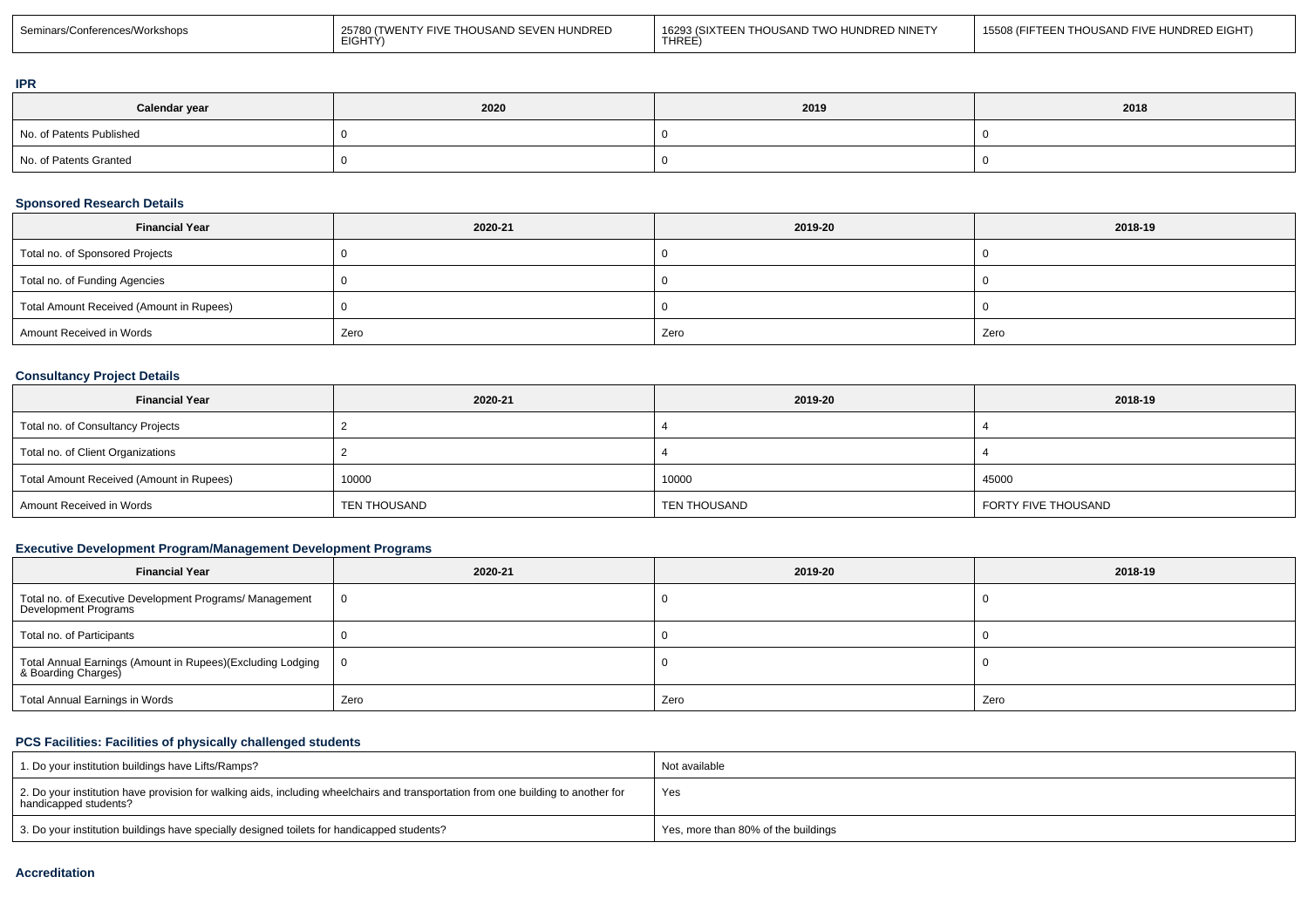#### **NBA Accreditation**

1.Does your institute have a valid NBA Accreditation?explorer than the contract of the contract of the contract of the contract of the contract of the contract of the contract of the contract of the contract of the contract of the contract of the contract of the contract of

### **NAAC Accreditation**

## **Faculty Details**

| Srno           | <b>Name</b>                                           | Age | Designation                | Gender | Qualification | <b>Experience (In</b><br>Months) | <b>Currently working</b><br>with institution? | <b>Joining Date</b> | <b>Leaving Date</b> | <b>Association type</b> |
|----------------|-------------------------------------------------------|-----|----------------------------|--------|---------------|----------------------------------|-----------------------------------------------|---------------------|---------------------|-------------------------|
|                | Dr KIRTIKUMAR<br>BHUPENDRABHAI<br><b>VITTHANI</b>     | 38  | <b>Assistant Professor</b> | Male   | Ph.D          | 200                              | Yes                                           | 19-07-2008          | $\sim$              | Regular                 |
| $\overline{2}$ | <b>ANILA</b><br>ARVINDAKSHAN<br>PILLAI                | 36  | <b>Assistant Professor</b> | Female | M.A           | 134                              | Yes                                           | 01-07-2009          | Ш,                  | Regular                 |
| 3              | <b>BASRANI BHARAT</b><br><b>NARAYANDAS</b>            | 39  | <b>Assistant Professor</b> | Male   | M. Phil       | 196                              | Yes                                           | 01-06-2006          | --                  | Regular                 |
| $\overline{4}$ | <b>BHAKTI</b><br><b>BHUPENDRA</b><br>CHUNAWALA        | 43  | <b>Assistant Professor</b> | Female | M.COM         | 160                              | Yes                                           | 02-08-2010          | --                  | Regular                 |
| 5              | <b>BHAVESH</b><br><b>ASHOKBHAI</b><br><b>PACHIGAR</b> | 39  | Assistant Professor        | Male   | <b>SET</b>    | 194                              | Yes                                           | 25-07-2016          | --                  | Regular                 |
| 6              | <b>DHARIT ARUNBHAI</b><br><b>NAIK</b>                 | 45  | <b>Assistant Professor</b> | Male   | <b>NET</b>    | 218                              | Yes                                           | 01-01-2014          | Ξ.                  | Regular                 |
| $\overline{7}$ | DHRUV ROHITBHAI<br><b>GANGADWALA</b>                  | 27  | <b>Assistant Professor</b> | Male   | <b>NET</b>    | 72                               | Yes                                           | 08-08-2018          | ⊷.                  | Regular                 |
| 8              | <b>DIMPAL</b><br><b>ISHWARBHAI</b><br><b>PATEL</b>    | 36  | Associate Professor        | Female | MSc(IT)       | 144                              | Yes                                           | 14-11-2011          | -−                  | Regular                 |
| 9              | <b>DIPESH JAIN</b>                                    | 25  | <b>Assistant Professor</b> | Male   | <b>NET</b>    | 6                                | Yes                                           | 18-02-2021          | Ξ.                  | Adhoc / Contractual     |
| 10             | Dr Dipti R Patel                                      | 45  | <b>Assistant Professor</b> | Female | Ph.D          | 166                              | No                                            | 19-09-2002          | 22-02-2021          | Regular                 |
| 11             | Dr DIVYANI<br>LAXMANBHAI<br><b>PATEL</b>              | 36  | <b>Assistant Professor</b> | Female | Ph.D          | 178                              | Yes                                           | 01-07-2008          | --                  | Regular                 |
| 12             | Dr BORSE<br><b>VISHVNATH</b><br>YUVRAJBHAI            | 35  | <b>Assistant Professor</b> | Male   | Ph.D          | 116                              | Yes                                           | 10-07-2017          | --                  | Regular                 |
| 13             | Dr CHAKSHU<br><b>CHINTAL SHAH</b>                     | 44  | <b>Assistant Professor</b> | Female | Ph.D          | 238                              | Yes                                           | 19-09-2002          | $\overline{a}$      | Regular                 |
| 14             | Dr CHHAYA<br>KHUSHALBHAI<br><b>PATEL</b>              | 33  | <b>Assistant Professor</b> | Female | Ph.D          | 84                               | Yes                                           | 10-07-2017          |                     | Regular                 |
| 15             | Dr HEMADRI<br><b>ISHWARLAL</b><br>TIKAWALA            | 42  | <b>Assistant Professor</b> | Female | Ph.D          | 176                              | Yes                                           | 01-07-2009          | $\overline{a}$      | Regular                 |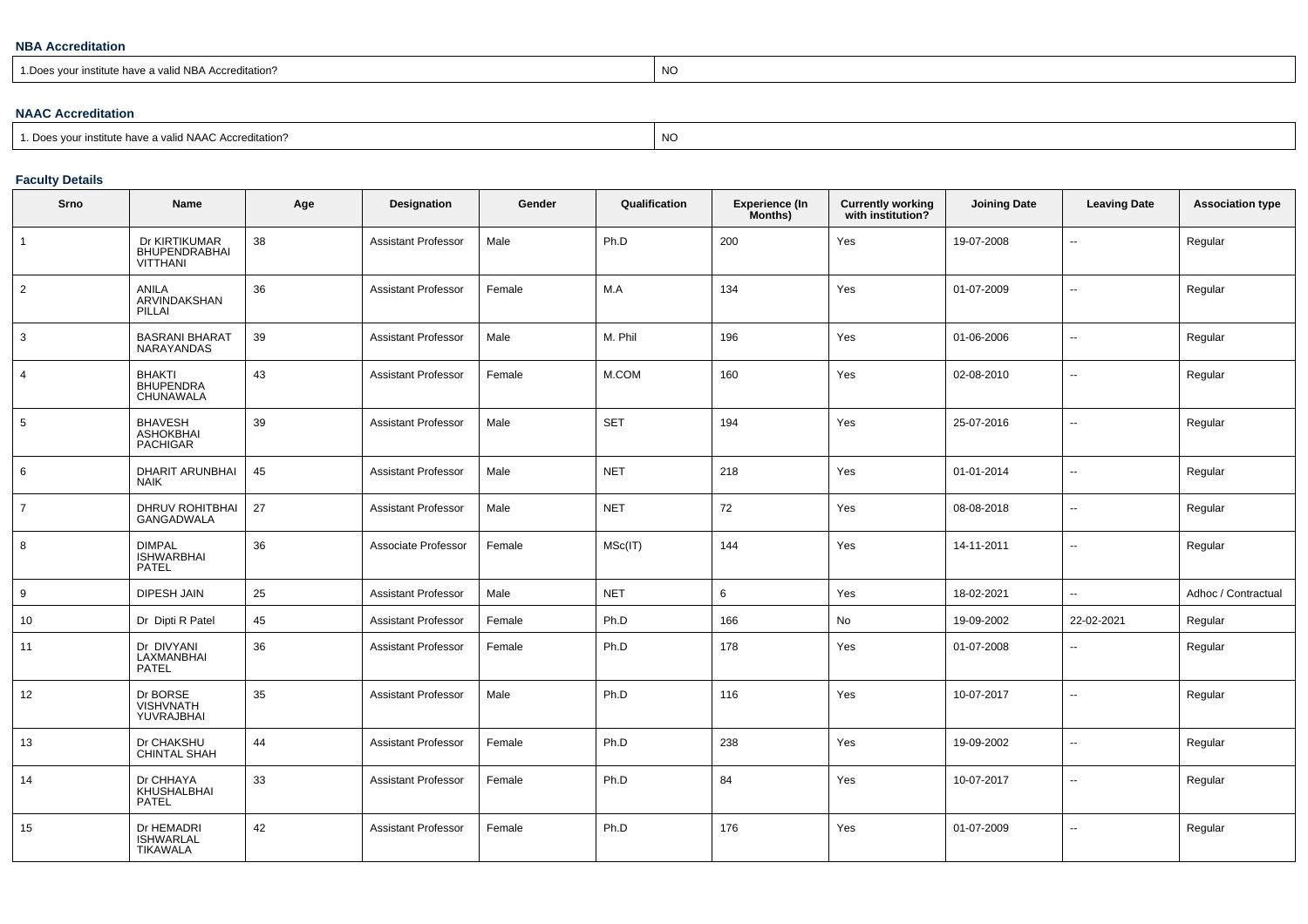| 16 | Dr HIRAL<br>AJAYKUMAR<br><b>PATEL</b>                 | 42 | <b>Assistant Professor</b>                          | Female | Ph.D       | 264 | Yes | 26-06-2015 | $\overline{\phantom{a}}$ | Regular |
|----|-------------------------------------------------------|----|-----------------------------------------------------|--------|------------|-----|-----|------------|--------------------------|---------|
| 17 | Dr HIRALBEN<br><b>DILIPKUMAR</b><br>PATEL             | 30 | <b>Assistant Professor</b>                          | Female | Ph.D       | 96  | Yes | 01-12-2018 | $\sim$                   | Regular |
| 18 | Dr ISHVARI<br>SHAISHAVKUMAR<br><b>PATEL</b>           | 38 | <b>Assistant Professor</b>                          | Female | Ph.D       | 192 | Yes | 18-07-2009 | $\overline{\phantom{a}}$ | Regular |
| 19 | Dr JAIMIN<br>HIMANSHUBHAI<br><b>SHUKLA</b>            | 37 | <b>Assistant Professor</b>                          | Male   | Ph.D       | 180 | Yes | 01-07-2008 | $\overline{\phantom{a}}$ | Regular |
| 20 | Dr JIGNESH<br><b>PRABHUDAS</b><br>VAGHELA             | 41 | <b>Assistant Professor</b>                          | Male   | Ph.D       | 191 | Yes | 01-07-2009 | $\overline{\phantom{a}}$ | Regular |
| 21 | Dr MUKESH<br>RAMJIBHAI<br>GOYANI                      | 40 | Dean / Principal /<br>Director / Vice<br>Chancellor | Male   | Ph.D       | 190 | Yes | 24-07-2006 | $\overline{\phantom{a}}$ | Regular |
| 22 | Dr NILESH<br>JAYVADANBHAI<br><b>PATEL</b>             | 34 | <b>Assistant Professor</b>                          | Male   | Ph.D       | 150 | Yes | 14-11-2011 | $\overline{\phantom{a}}$ | Regular |
| 23 | Dr<br>PRADEEPKUMAR<br>LENKA                           | 50 | <b>Assistant Professor</b>                          | Male   | Ph.D       | 219 | Yes | 10-02-2014 | $\overline{\phantom{a}}$ | Regular |
| 24 | DR PRASHANT<br>PRAHLADBHAI<br><b>PATEL</b>            | 28 | <b>Assistant Professor</b>                          | Male   | Ph.D       | 84  | Yes | 09-08-2019 | $\overline{\phantom{a}}$ | Regular |
| 25 | Dr PRITIBEN<br>MAHESHBHAI<br><b>TAILOR</b>            | 38 | <b>Assistant Professor</b>                          | Female | Ph.D       | 204 | Yes | 01-08-2008 | $\overline{\phantom{a}}$ | Regular |
| 26 | Dr<br>SHEHNAZPARVIN<br>RIYAZ SHEIKH                   | 45 | <b>Assistant Professor</b>                          | Female | Ph.D       | 263 | Yes | 07-08-2000 | $\overline{\phantom{a}}$ | Regular |
| 27 | Dr SUDHADHARA<br><b>KARTIKCHANDRA</b><br>SAMAL        | 43 | <b>Assistant Professor</b>                          | Female | Ph.D       | 209 | Yes | 26-06-2006 | $\overline{\phantom{a}}$ | Regular |
| 28 | Dr SWATI MEHUL<br><b>MEHTA</b>                        | 44 | <b>Assistant Professor</b>                          | Female | Ph.D       | 267 | Yes | 24-08-2001 | $\overline{\phantom{a}}$ | Regular |
| 29 | Dr TANVI<br><b>BHAGVANBHAI</b><br><b>BHALALA</b>      | 34 | <b>Assistant Professor</b>                          | Female | Ph.D       | 139 | Yes | 14-11-2011 | $\overline{\phantom{a}}$ | Regular |
| 30 | Dr URVI<br><b>GIRISHBHAI AMIN</b>                     | 36 | <b>Assistant Professor</b>                          | Female | Ph.D       | 174 | Yes | 01-07-2008 | $\overline{\phantom{a}}$ | Regular |
| 31 | Dr VIRALKUMAR<br><b>BHAGWANDAS</b><br>POLISHWALA      | 40 | <b>Assistant Professor</b>                          | Male   | Ph.D       | 168 | Yes | 02-08-2010 | $\overline{\phantom{a}}$ | Regular |
| 32 | Dr VISHAL<br>MAHESHBHAI<br>PANDYA                     | 39 | <b>Assistant Professor</b>                          | Male   | Ph.D       | 132 | Yes | 01-12-2018 | $\sim$                   | Regular |
| 33 | <b>HITESH</b><br>PRAHLADBHAI<br>PATEL                 | 42 | <b>Assistant Professor</b>                          | Male   | <b>MCA</b> | 168 | Yes | 01-07-2011 | $\overline{\phantom{a}}$ | Regular |
| 34 | <b>JYOTIKA</b><br><b>HEMANTKUMAR</b><br><b>TAILOR</b> | 34 | <b>Assistant Professor</b>                          | Female | <b>SET</b> | 164 | Yes | 14-11-2011 | $\overline{\phantom{a}}$ | Regular |